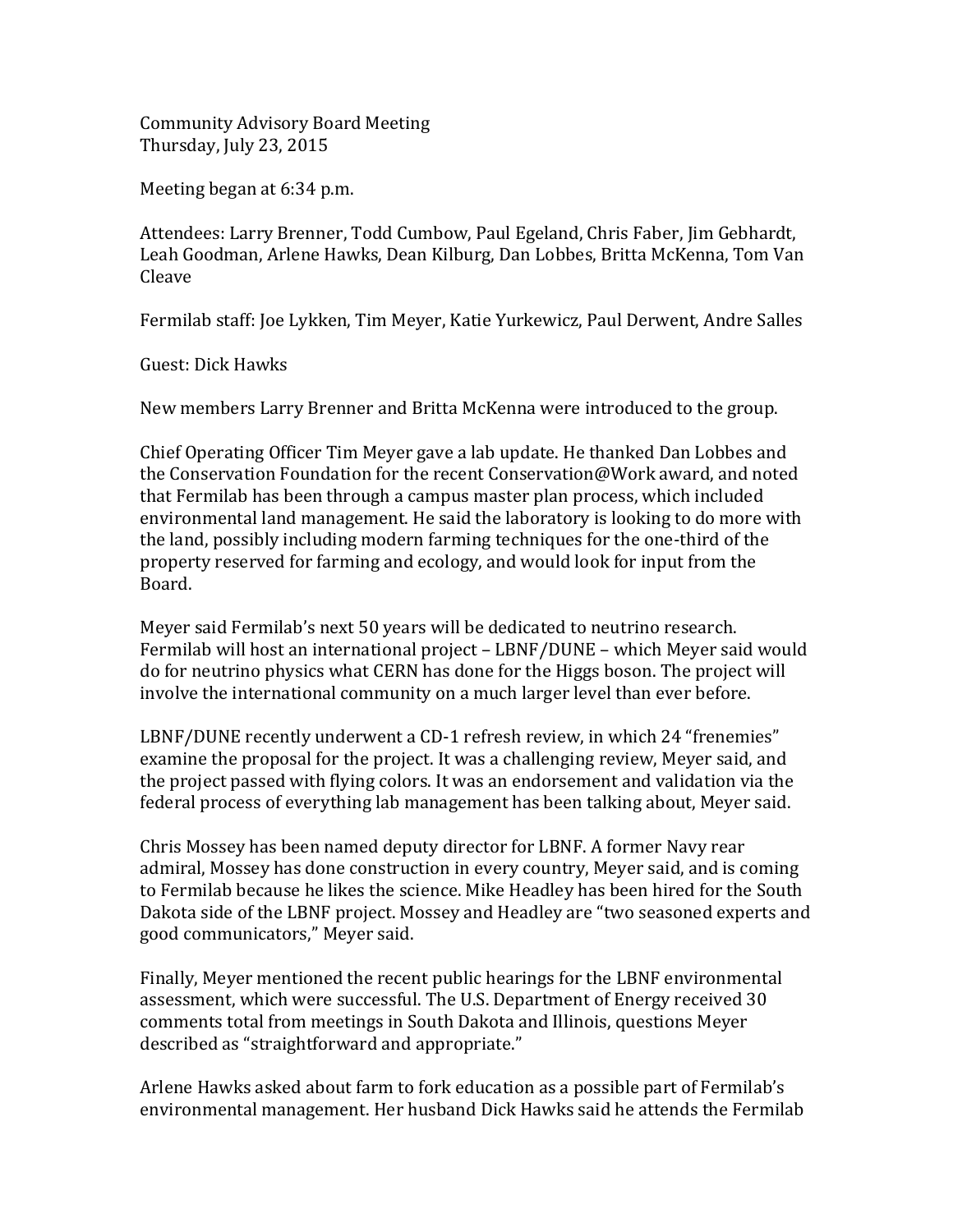farmers picnic each year, and sentiments toward the lab are positive. He called the farm families a great resource and said they would do anything to help.

Paul Derwent of Fermilab's Accelerator Division spoke about the PIP-II project. (See presentation.) Derwent said Fermilab's accelerator complex is the largest in the United States and the second-largest in the world, and a new \$600 million accelerator to feed into the Booster and the Main Injector would make it the foremost facility in the world for high-intensity physics. "It's the best in the world now, and it will become even better," Derwent said.

Dan Lobbes asked about possible accelerator competition from India, and Derwent said that India is a significant partner in DUNE and the accelerators they want to build would not compete with it. Tom Van Cleave asked about China and Japan, and whether they would be contributing to Fermilab's neutrino research. Deputy Director Joe Lykken said Japan has its own projects, like the International Linear Collider, on the table, though Fermilab continues to talk with them, and China is not at the same level of high-energy physics.

Katie Yurkewicz, head of the Office of Communication, polled the group about the upcoming 50th anniversary of the laboratory. Fermilab plans a year-long celebration, with a committee working on prioritizing events and talking to stakeholders about what they would like to see as part of the celebration. Yurkewicz asked the Board what people and groups the laboratory should use this event to reach, what events they would like to see, and how the celebration could expand beyond the lab boundaries.

Ideas:

Research which subcontractors were involved over the years and bring them back to celebrate.

Talk to downtown museums (MSI, Sci-Tech) about hosting an exhibit on the lab. Brand the Arts and Lecture Series and invite high-powered lecturers. Reach out to Adler Planetarium and the Field Museum. Connect with IMSA on their anniversary (their 30th in 2016). Build a 50th anniversary road show, bring to Illinois State Fair and Navy Pier. Piggyback on existing events. Billboards and banners in airports. Build a parade float and enter it in all local parades. Get on an episode of American Pickers or Dirty Jobs. Get Nigel Lockyer on Undercover Boss. Get The Big Bang Theory to devote a joke to Fermilab's 50th. Create a Hackathon for the future of neutrino research and invite high school and college students.

Andre Salles updated the Board on upcoming events, including the Future of Fermilab event and the Photowalk (both in September). He passed out new visitor's